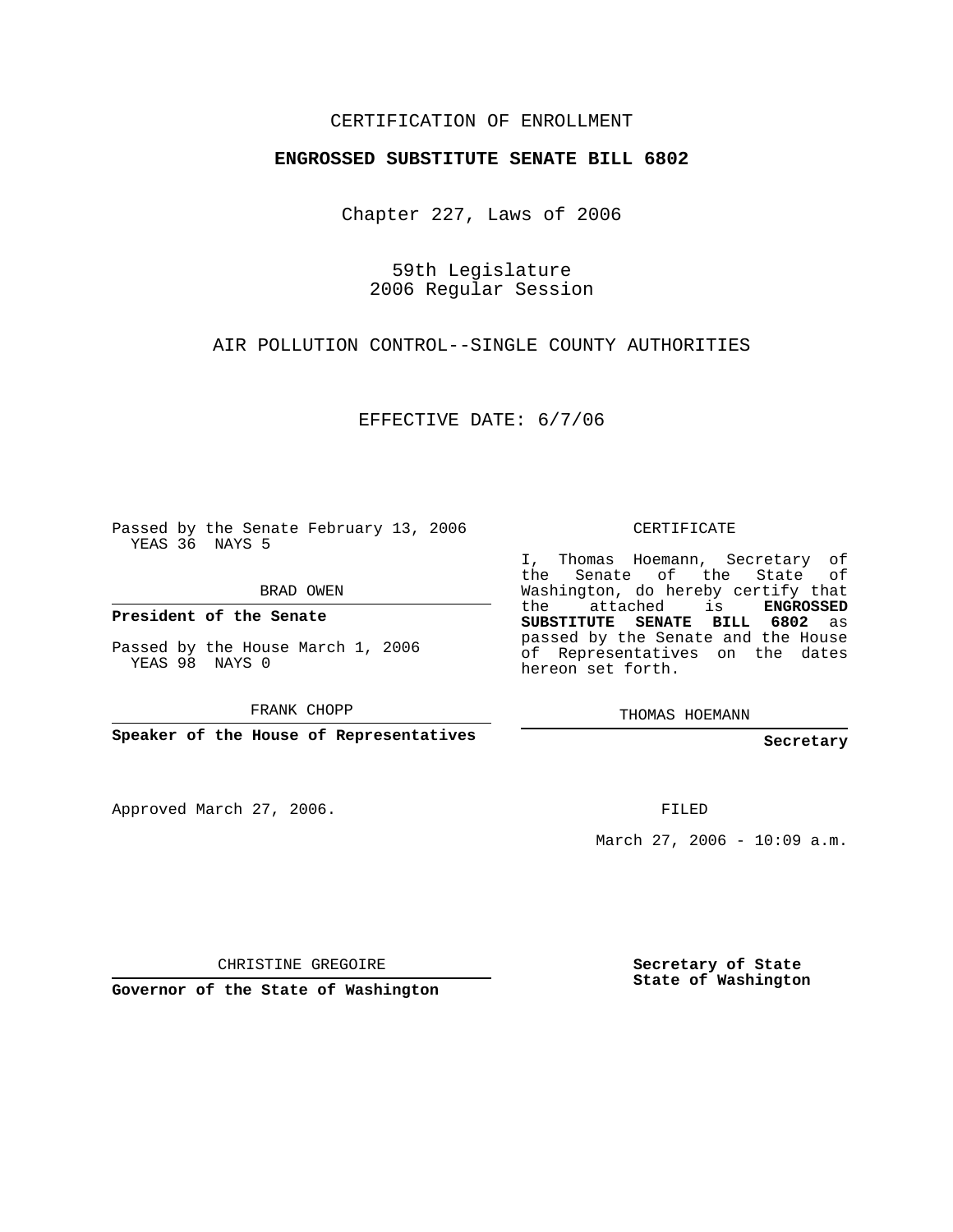## **ENGROSSED SUBSTITUTE SENATE BILL 6802** \_\_\_\_\_\_\_\_\_\_\_\_\_\_\_\_\_\_\_\_\_\_\_\_\_\_\_\_\_\_\_\_\_\_\_\_\_\_\_\_\_\_\_\_\_

\_\_\_\_\_\_\_\_\_\_\_\_\_\_\_\_\_\_\_\_\_\_\_\_\_\_\_\_\_\_\_\_\_\_\_\_\_\_\_\_\_\_\_\_\_

Passed Legislature - 2006 Regular Session

**State of Washington 59th Legislature 2006 Regular Session**

**By** Senate Committee on Water, Energy & Environment (originally sponsored by Senator Brown)

READ FIRST TIME 02/03/06.

 AN ACT Relating to the board of directors of single county air pollution control authorities; and amending RCW 70.94.100 and 70.94.110.

BE IT ENACTED BY THE LEGISLATURE OF THE STATE OF WASHINGTON:

 **Sec. 1.** RCW 70.94.100 and 1991 c 199 s 704 are each amended to read as follows:

 (1) The governing body of each authority shall be known as the board of directors.

9 (2)(a) In the case of an authority comprised of one county, with a population of less than four hundred thousand people, the board shall be comprised of two appointees of the city selection committee, at least one of whom shall represent the city having the most population in the county, and two representatives to be designated by the board of county commissioners.

 (b) In the case of an authority comprised of one county, with a population of equal to or greater than four hundred thousand people, the board shall be comprised of three appointees of cities, one each from the two cities with the most population in the county and one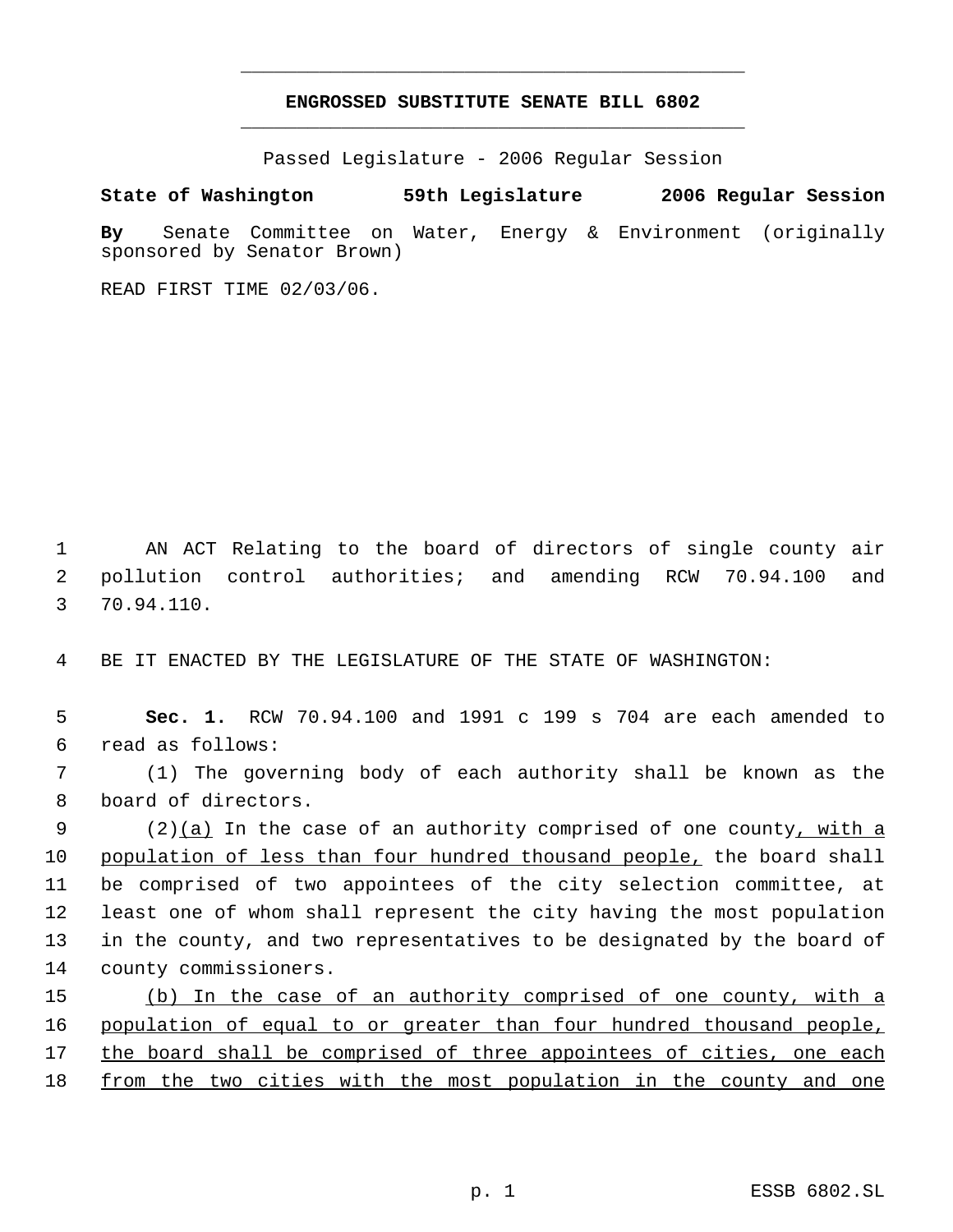appointee of the city selection committee representing the other 2 cities, and one representative to be designated by the board of county commissioners.

 (c) In the case of an authority comprised of two, three, four, or five counties, the board shall be comprised of one appointee from each county, who shall represent the city having the most population in such county, to be designated by the mayor and city council of such city, and one representative from each county to be designated by the board of county commissioners of each county making up the authority.

10 (d) In the case of an authority comprised of six or more counties, the board shall be comprised of one representative from each county to be designated by the board of county commissioners of each county making up the authority, and three appointees, one each from the three largest cities within the local authority's jurisdiction to be appointed by the mayor and city council of such city.

 (3) If the board of an authority otherwise would consist of an even number, the members selected as above provided shall agree upon and elect an additional member who shall be:

 (a) In the case of an authority comprised of one county with a 20 population of equal to or greater than four hundred thousand people, a citizen residing in the county who demonstrates significant professional experience in the field of public health, air quality protection, or meteorology; or

 (b) In the case of an authority comprised of one county, with a population less than four hundred thousand people, or of more than one 26 county, either a member of the governing body of one of the towns, cities or counties comprising the authority, or a private citizen residing in the authority.

(4) The terms of office of board members shall be four years.

 (5) Wherever a member of a board has a potential conflict of interest in an action before the board, the member shall declare to the board the nature of the potential conflict prior to participating in the action review. The board shall, if the potential conflict of interest, in the judgment of a majority of the board, may prevent the member from a fair and objective review of the case, remove the member from participation in the action.